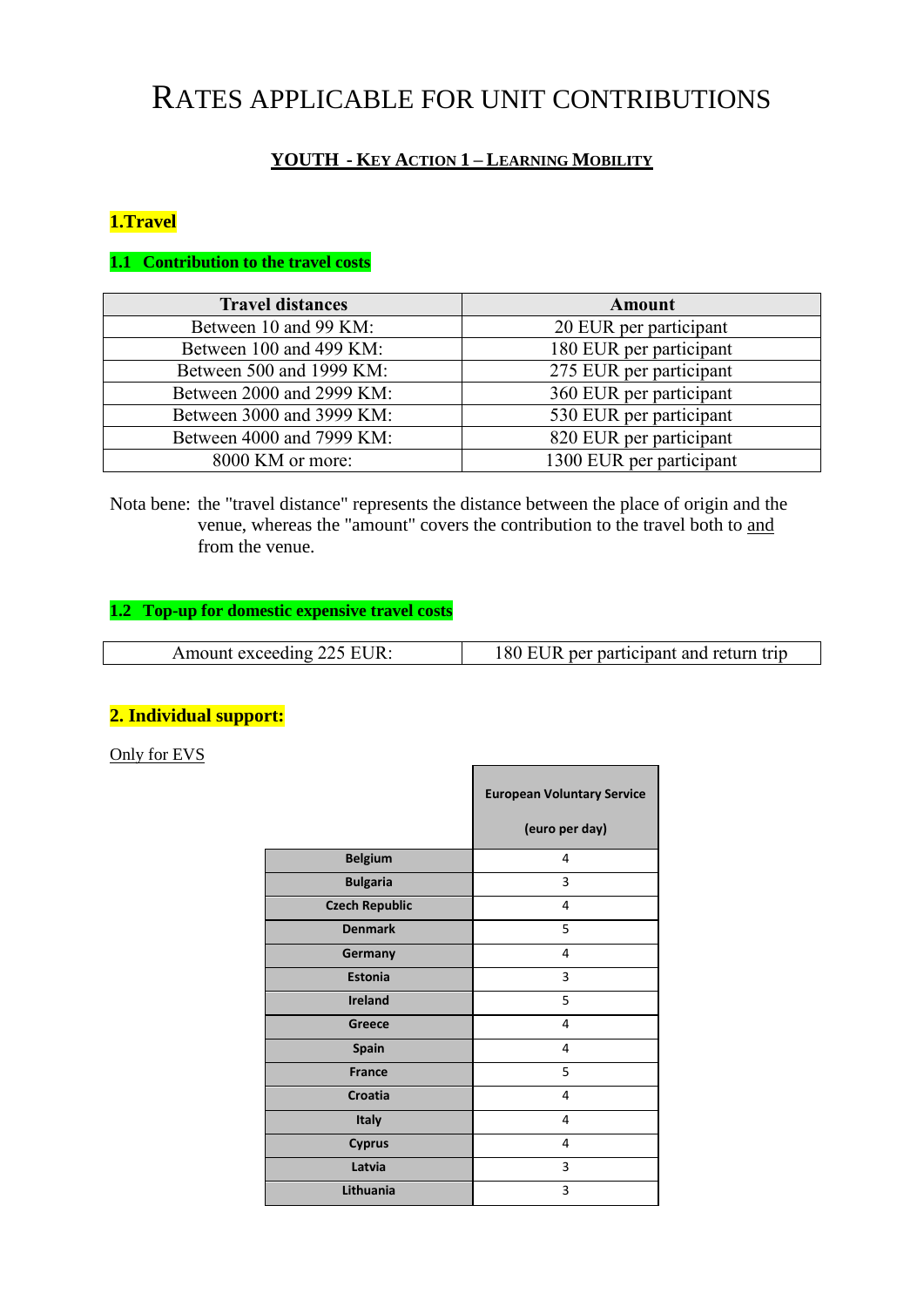| Luxembourg                  | 4              |
|-----------------------------|----------------|
| <b>Hungary</b>              | 4              |
| <b>Malta</b>                | 4              |
| <b>Netherlands</b>          | 4              |
| <b>Austria</b>              | 4              |
| <b>Poland</b>               | 3              |
| Portugal                    | 4              |
| Romania                     | $\overline{2}$ |
| Slovenia                    | 3              |
| Slovakia                    | 4              |
| <b>Finland</b>              | 4              |
| Sweden                      | 4              |
| <b>United Kingdom</b>       | 5              |
| former Yugoslav Republic of | $\overline{2}$ |
| <b>Iceland</b>              | 5              |
| Liechtenstein               | 5              |
| <b>Norway</b>               | 5              |
| <b>Turkey</b>               | 3              |
| <b>Partner Country</b>      | $\overline{2}$ |

### **3. Organisational support**

For Projects for which the beneficiary is a public body at regional or national level, an association of regions, a European Grouping of territorial Cooperation or a profit-making body active in Corporate Social Responsibility, the unit contributions specified below are reduced by 50%.

|                       | <b>Youth Exchanges</b><br>(euro per day) | European<br><b>Voluntary Service</b><br>(euro per day) | <b>Mobility of youth</b><br>workers<br>(euro per day) |
|-----------------------|------------------------------------------|--------------------------------------------------------|-------------------------------------------------------|
| <b>Belgium</b>        | 37                                       | 20                                                     | 65                                                    |
| <b>Bulgaria</b>       | 32                                       | 17                                                     | 53                                                    |
| <b>Czech Republic</b> | 32                                       | 17                                                     | 54                                                    |
| <b>Denmark</b>        | 40                                       | 21                                                     | 72                                                    |
| Germany               | 33                                       | 18                                                     | 58                                                    |
| Estonia               | 33                                       | 18                                                     | 56                                                    |
| <b>Ireland</b>        | 39                                       | 21                                                     | 74                                                    |
| Greece                | 38                                       | 21                                                     | 71                                                    |
| Spain                 | 34                                       | 18                                                     | 61                                                    |
| <b>France</b>         | 37                                       | 19                                                     | 66                                                    |